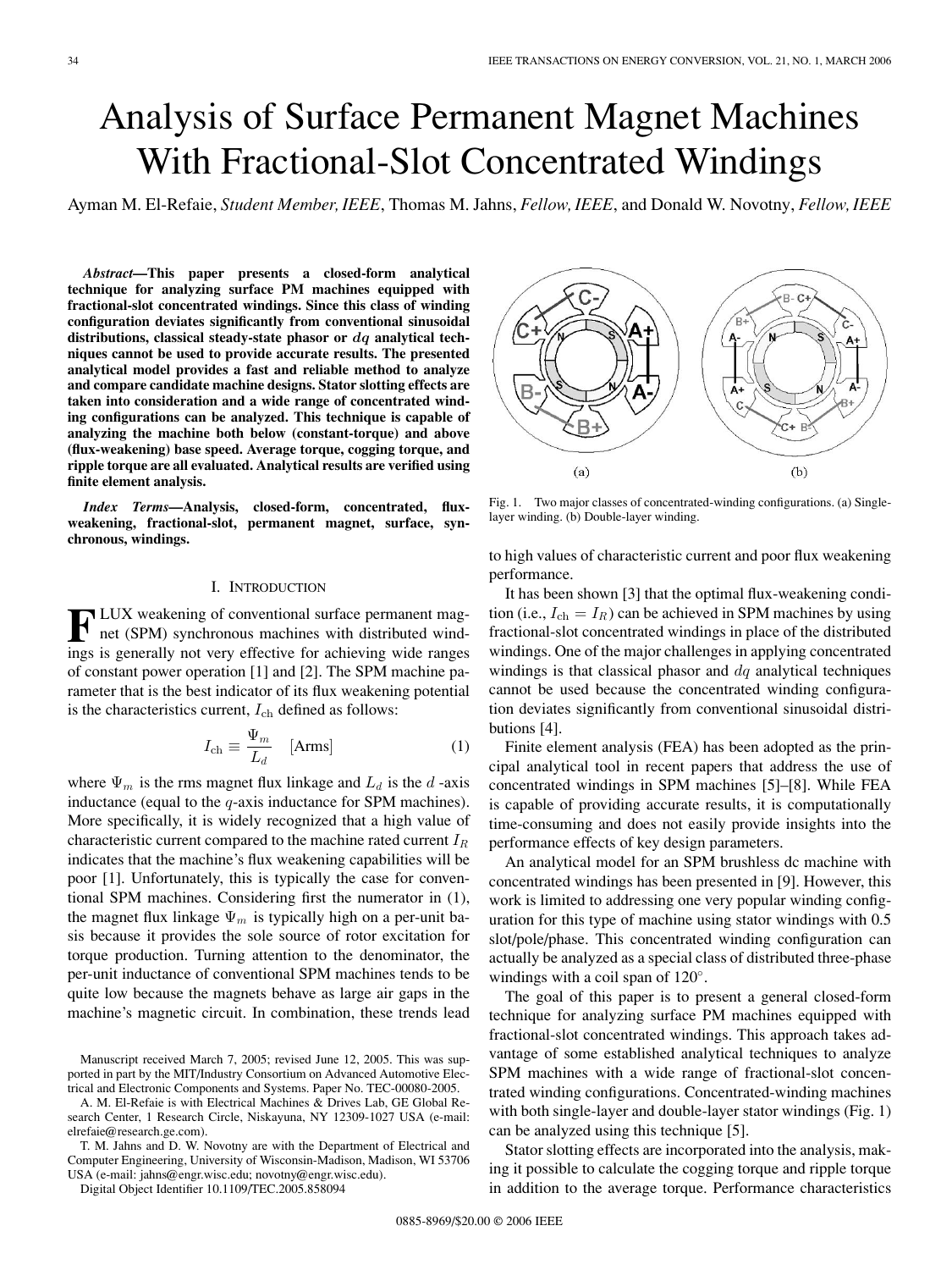

Fig. 2. Analysis flowchart for SPM machines with fractional-slot concentrated windings.

in both the constant-torque and the flux-weakening operating regimes can be analyzed using this approach. Machine losses and efficiency are also evaluated. Analytical results are verified using finite element analysis.

#### II. ANALYTICAL PROCEDURE

The flowchart shown in Fig. 2 summarizes the procedure that has been developed for analyzing SPM machines with fractional-slot concentrated windings. In this section, the various blocks of this flowchart will be discussed.

## *A. Open Circuit Magnetic Field*

Several authors have proposed analytical models for calculating the air-gap magnetic field in surface PM machines. The model chosen for this analysis [10] is very useful since it can be used for both internal or external rotor structures with either radial or parallel magnetization. One of the important assumptions of this model is that the stator iron is not saturated. Fortunately, this is typically the case in SPM machines because of the large effective air gap contributed by the rotor magnets.

Although, this technique can be used to calculate both the radial and tangential magnetic field components, the analytical approach developed in this paper will only use the radial component. The radial field component produced by the magnets can be represented as a Fourier series

$$
B_{\text{magnet}}(\theta_s, \theta_r, r_g) = \sum_{n=1,3,5...}^{\infty} B_n(r_g) \cos np(\theta_s - \theta_r) [T]
$$
\n(2)

where  $B_n$  is the *n*th spatial harmonic component of the flux density [T],  $r<sub>g</sub>$  is the air gap radius [m],  $\theta<sub>s</sub>$  is the angle [mech rad] along the stator periphery,  $\theta_r$  is the rotation angle [mech rad] of the rotor, and  $p$  is the number of pole pairs.

For machines with slotted stators, several models have been presented to account for the slotting effects in electrical machines. Most of these models are based on conformal transformation techniques. The model chosen for this analysis [11] assumes that the stator slots are infinitely deep rectilinear slots. This model is appropriate for stator designs having a relatively small number of slots, making it an attractive choice for fractional-slot concentrated winding configurations.

Slotting affects the air gap magnetic field in two ways. First, it reduces the total magnetic flux linkage per pole. This effect is accounted for by introducing the well-known Carter coefficient  $K_c$  [11], [12]. Second, slotting affects the distribution of the flux in both the air gap and in the magnets. This effect is accounted for by introducing a relative permeance function  $\lambda_{\alpha\alpha}$  that can be represented as a Fourier series [11]

$$
\lambda_{\rm ag}(\theta_s, r_g) = \sum_{n=0}^{\infty} \lambda_n(r_g) \cos(nS\theta_s)
$$
 (3)

where  $\lambda_n$  is the *n*th harmonic component of the relative permeance function, and  $S$  is the number of slots.

For a slotted machine, the magnetic flux density in the air gap with the stator windings open-circuited is expressed as

$$
B_{\text{open-circuit}}(\theta, r_g) = \lambda_{\text{ag}}(\theta_s, r_g) B_{\text{mag}}(\theta_s, \theta_r, r_g) [T] \quad (4)
$$

## *B. Cogging Torque*

The task of calculating and minimizing the cogging torque in PM machines is typically accomplished using either the virtual work or Maxwell stress tensor methods. The model chosen for this analysis [13] uses the Fourier representation of the air gap magnetic field produced by the magnets and the relative permeance functions discussed in the preceding section. The energy stored in the air gap  $W_{\text{airgap}}$  (in Joules) can be calculated as a function of the rotor angle  $\theta_r$  as follows:

$$
W_{\text{airgap}}(\theta_r)
$$
  
= 
$$
\frac{l_{\text{eff}} (r_s^2 - r_m^2)}{4\mu_o}
$$
  

$$
\times \int_0^{2\pi} B_{\text{mag}}^2(\theta_s, \theta_r, r_{\text{gav}}) \lambda_{\text{ag}}^2(\theta_s, r_{\text{gav}}) d\theta_s [J]
$$
 (5)

where leff is the machine active length [m],  $\mu_0$  is the permeability of air [H/m],  $r_m$  is the outer radius of the magnets [m], and  $r<sub>s</sub>$  is the inner radius of the stator bore [m], and the airgap radius is set at  $r_g = r_{\text{gav}} \equiv (r_s + r_m)/2$ . The roles of  $r_s$  and  $r<sub>m</sub>$  are reversed in (5) for an external rotor.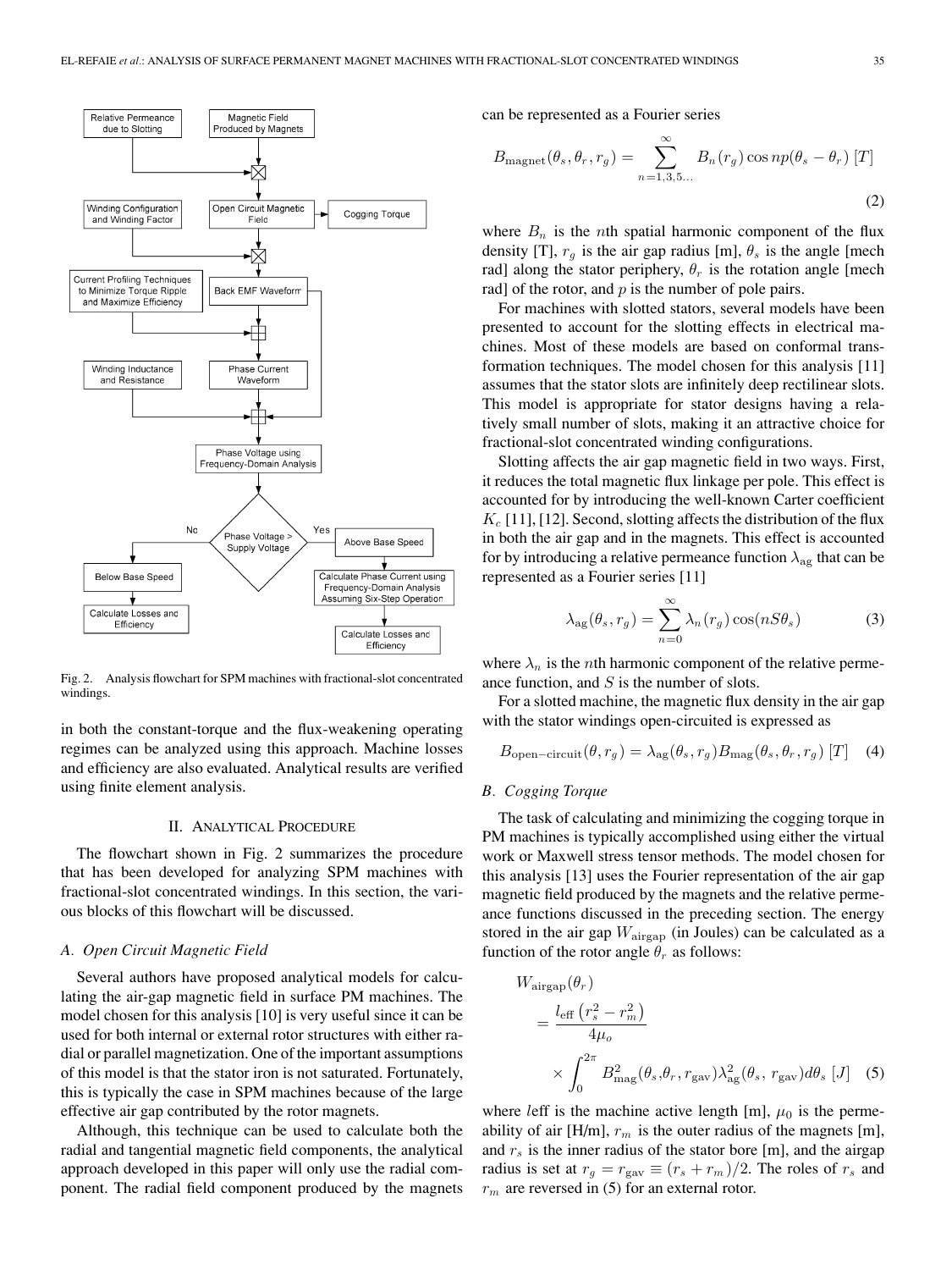The cogging torque  $T_{\text{cog}}$  can be calculated as follows:

$$
T_{\text{cog}}(\theta_r)
$$
  
=  $-\frac{\partial W_{\text{airgap}}(\theta_r)}{\partial \theta_r}$   
=  $\frac{1}{4\mu_0} l_{\text{eff}} (r_s^2 - r_m^2) \sum_{n=1}^{\infty} n N B_{nN}^2 \lambda_{nN}^2 \sin(n N \theta_r)$  [Nm] (6)

where  $N$  is the least common multiple (LCM) of  $2p$  and  $S$ , and  $B_{nN}^2$  and  $\lambda_{nN}^2$  are the Fourier coefficients of  $B_{\text{mag}}^2(\theta_s, \theta_r, r_{\text{gav}})$ and  $\lambda_{\rm ag}^2(\theta_s, r_{\rm gav})$ , respectively, for a period of  $2\pi/N$ .

#### *C. Back-EMF Calculation*

The back-emf e can be expressed in the form of a Fourier series [14]:

$$
e = \sum_{n} p\omega_{r} \Phi_{n} N_{s} K_{\text{wn}} \sin(np\theta_{r})
$$

$$
= \sum_{n} E_{n} \sin(np\theta_{r}) \quad [V \text{rms}] \tag{7}
$$

where  $\omega_r (= d\theta_r/dt)$  is the rotor angular velocity [mech. rad/s],  $N_s$  is the number of series winding turns,  $K_{\rm wn}$  is the n th harmonic winding factor,  $\theta_r$  is the angle between the axis of phase A and the permanent magnet axis [mech. rad], and

$$
\Phi_n = 2r_s l_{\text{eff}} \lambda_o[B_n(r_{\text{gav}})] \quad \text{[Webers-per-turn]} \tag{8}
$$

where  $\lambda_o$  is the average value of the relative permeance function  $\lambda_{\text{ag}}(\theta_s, r_{\text{gav}}).$ 

The most challenging aspect of calculating the back-emf waveform is determining the various harmonic winding factors that result from the adoption of concentrated windings. There are several alternative methods for accomplishing this task, including some approaches that yield closed-form solutions [6], [15].

A preferred method for calculating the harmonic winding factors is to use the well-known winding function [16]. A baseline concentrated winding is first defined that has the same number of turns as the winding of interest but wound in a configuration with 1 slot/pole/phase and a winding pitch of 180 elec deg. The hth harmonic winding factor of the winding of interest  $K_{w_h}$  can then be calculated as

$$
K_{w_h} = \frac{N_h}{N_h \text{base}} \tag{9}
$$

where  $N_h$  is the amplitude of the hth -order spatial harmonic component of the winding function for the winding of interest, and  $N_{h\text{base}}$  is the amplitude of the hth -order harmonic component of the winding function for the baseline 1 slot/pole/phase winding.

#### *D. Resistance and Inductance Calculation*

*1) Resistance Calculations:* The resistance calculation is straightforward except for estimating an average length of the concentrated winding turns. The lengths of the winding end turns vary as the turns move further away from the tooth wall.



Fig. 3. Details of stator concentrated winding. (a) Double-layer winding coil. (b) Single-layer winding coil. (c) End turn configuration.

Fig. 3(a) and (b) shows the layouts of one coil in double-layer and single-layer windings, respectively. The geometric assumptions used in the end-turn length calculation are illustrated in Fig. 3(c). In particular, the innermost turn is assumed to have a straight end turn, while the outermost turn is assumed to have a semi-circular end turn with width  $\tau_{\rm co}$ , defined as follows:

$$
\tau_{\rm co} = \tau_s \text{ in case of double-layer winding } [m] \tag{10}
$$

$$
\tau_{\rm co} = W_s + \tau_s
$$
 in case of single–layer winding [m]

$$
(11)
$$

where  $\tau_s$  is the slot pitch, and  $W_s$  is the slot width (Fig. 3).

The average end turn length can be calculated as follows:

$$
l_{\text{end,min}} \approx W_t \,[m] \tag{12}
$$

$$
l_{\text{end,max}} \approx \frac{\pi \tau_{\text{co}}}{2} [m] \tag{13}
$$

$$
l_{\text{end,avg}} = \frac{l_{\text{end,min}} + l_{\text{end,max}}}{2} [m] \tag{14}
$$

where  $W_t$  is the tooth width.

Finally, the average turn length can be calculated as

$$
l_{\text{turn,avg}} = 2 * l_{\text{eff}} + 2 * l_{\text{end,avg}} [m] \tag{15}
$$

*2) Inductance Calculations:* The machine inductances can be conveniently calculated using the winding functions [16]. For example, the phase self-inductance can be calculated as follows:

$$
L_{aa} = \frac{\mu_0 r_g l_{\text{eff}}}{g} \int_0^{2\pi} N_a^2(\theta) d\theta \, [H] \tag{16}
$$

and the mutual inductance can be calculated as follows:

$$
L_{\rm ab} = \frac{\mu_0 r_g l_{\rm eff}}{g} \int_0^{2\pi} N_a(\theta) N_b(\theta) d\theta \left[ H \right] \tag{17}
$$

where  $N_a(\theta)$  and  $N_b(\theta)$  are the winding functions of phases a and b, respectively,  $r<sub>g</sub>$  is the air gap radius, and g is the air gap length.

The inductance calculation using winding functions includes both the magnetizing inductance and the harmonic leakage inductance. Other components of the leakage inductance including slot leakage, end leakage, and zig-zag leakage can be calculated using classical equations that are well established in literature [12]. As the effective air gap becomes progressively larger, more accurate 2D models for evaluating the slot leakage inductance become necessary [17]–[19].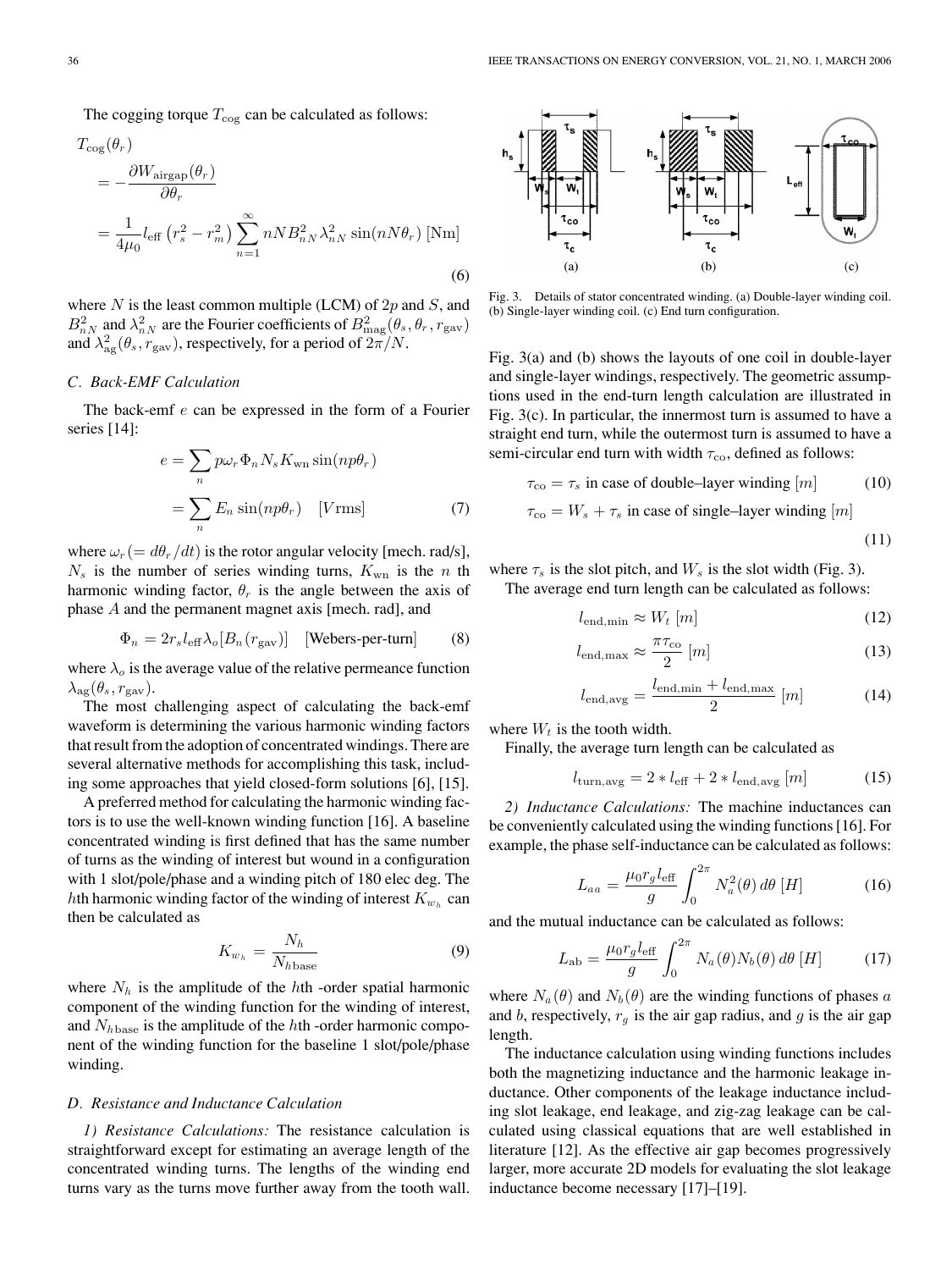

Fig. 4. Vector diagram showing conditions for operation of SPM machine above its base speed.

## *E. Torque Calculation Above Corner Speed*

Above the corner speed, maximum torque can be extracted from the machine by allowing the current regulator to saturate so that the inverter operates in its six-step voltage excitation mode. In this case, the Fourier series representing the phase voltage can be written as follows:

$$
V_s(t) = \frac{2}{\pi} V_{\text{dc}}
$$
  
 
$$
\times \left[ \cos(\omega_e t) + \frac{1}{5} \cos(5\omega_e t) - \frac{1}{7} \cos(7\omega_e t) \dots \right] [V]
$$
(18)

where  $V_s(t)$  is the phase voltage [V], and  $V_{dc}$  is the dc bus voltage [V].

As a result, the excitation voltage can be considered as a superposition of balanced sinusoidal voltage excitation sets at each of the harmonic angular frequencies. The rms amplitude of the  $k$  th harmonic phase voltage is

$$
|V_{sk}| = \frac{\sqrt{2}}{k\pi} V_{\text{dc}} \text{[Vrms]} \tag{19}
$$

where  $k$  is any odd integer, excluding all triplen harmonics (i.e.,  $k = 3n$ ). The fundamental component and harmonic orders 7, 13, etc., develop forward-rotating magnetic flux waves in the air gap, while the harmonic orders 5, 11, etc., produce reverserotating flux waves.

Equation (19) only determines the magnitude of the harmonic components of the supply voltage. Maximizing the machine torque without exceeding either the current or voltage limit requires proper adjustment of the excitation phase angle with respect to the rotor position. Since torque production is dominated by the fundamental component, maximum torque can be achieved if the torque angle  $(\delta)$  associated with the fundamental voltage component is adjusted to 90◦ elec. However, this condi-



Fig. 5. Per-phase equivalent circuit of an SPM machine.

tion is subject to the constraint that the phase current must not exceed the rated current. If it does, the torque angle must be reduced until the rms current falls within the rated current limit.

The fundamental component vector diagram in Fig. 4 shows this operating condition with  $\delta = 90^\circ$  for two different operating speeds above the corner speed. The current angle  $\gamma$  is defined as the angle between the  $q$ -axis (back-emf axis) and the current vector. It can be observed that the current vector gradually shifts towards the negative  $d$ -axis (magnet flux axis) as the rotor speed increases in order to counteract the magnet flux (i.e., flux weakening).

The amplitudes and angles of all of the current components in the Fourier series can be calculated by applying individual voltage frequency components from (19) to the machine equivalent circuit in Fig. 5. The angle of the fundamental component of the supply voltage with respect to the back-emf (i.e., torque angle  $\delta$ ) is set to be 90 $^{\circ}$  elec as described above in the absence of current-limit activation. This action uniquely determines the angles between each of the higher-order harmonic supply voltage components and the corresponding back-emf voltage component (if present). The resulting current components can then be summed to synthesize the total phase current waveforms.

More specifically, the kth harmonic component of the stator current can be calculated as

$$
\vec{I}_k = \frac{\vec{V}_{sk} - \vec{E}_{ak}}{R_a + jk\omega_e L_a} \text{ [Arms]}
$$
 (20)

where  $V_{sk}$  is the kth harmonic phase supply voltage component [Vrms] from (19),  $R_a$  is the phase armature resistance [Ohm],  $L_a$  is the phase inductance [H], and  $E_{ak}$  is the kth frequency component of the back-emf phase voltage [Vrms]. The total rms value of the phase current  $I_{a_{\text{rms}}}$  can then be calculated as

$$
I_{a\,\rm rms} = \sqrt{\sum_{k=1,5,7,\dots} |\vec{I}_k|^2} \,\mathrm{[Arms]}
$$
 (21)

If  $I_{a_{\text{rms}}}$  exceeds the rated rms current, the torque angle  $\delta$  is reduced by 1◦ (or any other chosen step angle) and the whole process is repeated again until  $I_{a_{\text{rms}}}$  falls within the rated current limit as shown in the flowchart in Fig. 6.

When  $I_{a_{\text{rms}}}$  falls within the rated rms current limit, the torque can be calculated using the back-emf and phase current waveforms. The back-emf waveform is calculated using (7) while the phase current waveform can be reconstructed using the current harmonic components calculated using (20). Once the waveforms for one of the phases is determined, the waveforms for the other two phases are assumed to be the same (i.e., balanced excitation) but progressively time-shifted by 120 elec. degrees,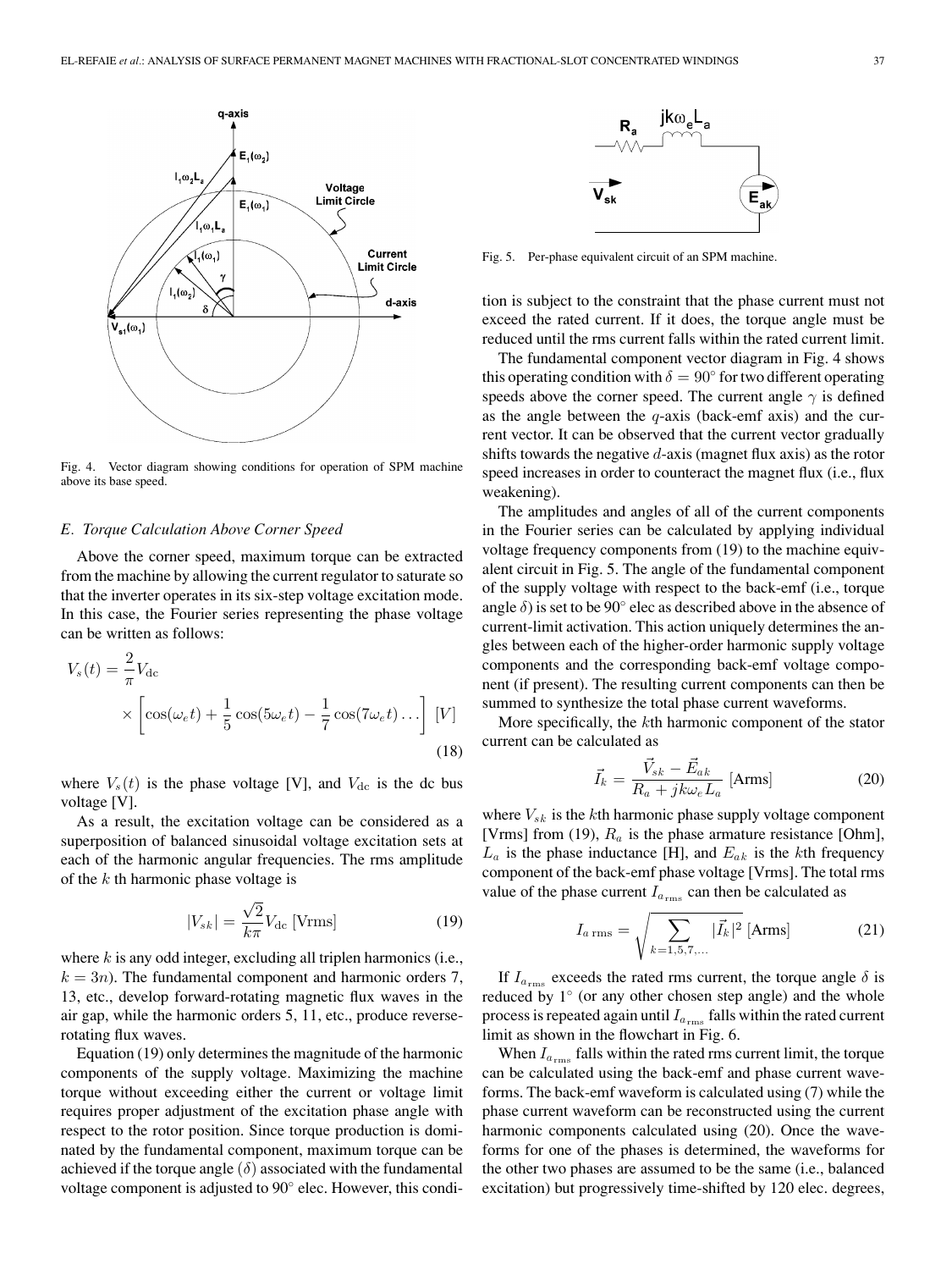

Fig. 6. Flowchart showing algorithm for calculating the torque above the corner speed.

leading to the following expression for torque T:

$$
T = \frac{e_a i_a + e_b i_b + e_c i_c}{\omega_r} \left[ Nm \right] \tag{22}
$$

where  $e_a, e_b$ , and  $e_c$  are the instantaneous phase back-emfs [V], and  $i_a$ ,  $i_b$  and  $i_c$  are the instantaneous phase currents [A].

While (22) gives the instantaneous torque including the ripple torque, the average value of (22) is represented as  $T_{\text{avg}}$ .

## *F. Machine Losses*

There are four major contributors to the machine losses consisting of stator winding copper losses, core losses in the stator and rotor iron, losses in the rotor magnets, and losses in the magnet retaining sleeve (if present). Techniques exist for calculating each of the four loss components [20]–[22].

In particular, predicting the magnet losses presents special challenges because of the impact of the significant spatial harmonic components in the airgap magnetic flux density distribution caused by the concentrated windings.

In view of the space required to adequately address this important topic, loss calculations for the fractional-slot concentrated winding PM machine and their impact on machine efficiency are addressed in a separate paper [23]

### III. ANALYTICAL RESULTS

The predicted performance characteristics of a 6 kW, 36-slot/42-pole SPM machine design [3] using fractional-slot concentrated windings are presented here to illustrate the ap-



Fig. 7. Basic repeating unit of 36-slot/42-pole, 6-kW SPM machine consisting of six stator slots and seven poles.

TABLE I STATOR SPECIFICATIONS OF THE 36-SLOT/42-POLE DESIGN

| Number of slots    | 36               | Number of poles          | 42                   |
|--------------------|------------------|--------------------------|----------------------|
| Number of phases   | 3                | Slots/pole/phase         | 2/7                  |
| Series turns       | 26               | Number of turns/coil     | 26                   |
| Number of coils    | 6                | Number of parallel paths | 6                    |
| Outer diameter     | $272$ [mm]       | Active length            | $60$ [mm]            |
| Total length       | $73$ [mm]        | Slot fill factor         | 70%                  |
| Slot opening width | $2 \text{ [mm]}$ | Slot bottom width        | $7.6$ [mm]           |
| Slot top width     | $11.4$ [mm]      | Slot opening height      | $3 \text{ [mm]}$     |
| Slot height        | 18.9 [mm]        | Back iron thickness      | $5 \, \mathrm{[mm]}$ |
| Tooth width        | $11.4$ [mm]      | Phase resistance         | $0.0032I\Omega$      |

TABLE II ROTOR SPECIFICATIONS OF THE 36-SLOT/42-POLE DESIGN

| Rotor outer radius | $104.7$ [mm] | Magnets outer radius | $107.9$ [mm]       |
|--------------------|--------------|----------------------|--------------------|
| Inner radius       | 99.7 [mm]    | Air gap length       | $0.635$ [mm]       |
| Magnet thickness   | $3.2$ [mm]   | Magnet span          | $7.7^\circ$ [mech] |

TABLE III INDUCTANCES OF THE 36-SLOT/42-POLE DESIGN

| Self inductance<br>(including harmonic<br>leakage) | $43.75[\mu H]$ | Mutual inductance<br>(including harmonic<br>leakage) | $\sim 0$ |
|----------------------------------------------------|----------------|------------------------------------------------------|----------|
| Self slot leakage<br>inductance                    | $43.38[\mu H]$ | Mutual slot leakage<br>inductance                    | $\sim 0$ |
| Net self inductance                                | $87.13[\mu H]$ | Net mutual inductance                                | $\sim$   |

plication of the analytical methods described in the preceding sections. This machine is designed for excitation from a 42 Vdc bus in an automotive application.

The basic building block of this machine is shown in Fig. 7. Key stator parameters and dimensions are presented in Table I.

The rotor and magnet dimensions are presented in Table II. The various inductance components are included in Table III. The self- and mutual inductance components including harmonic leakage have been calculated using (16) and (17). The slot leakage inductance components have been calculated using the formulae presented in [12].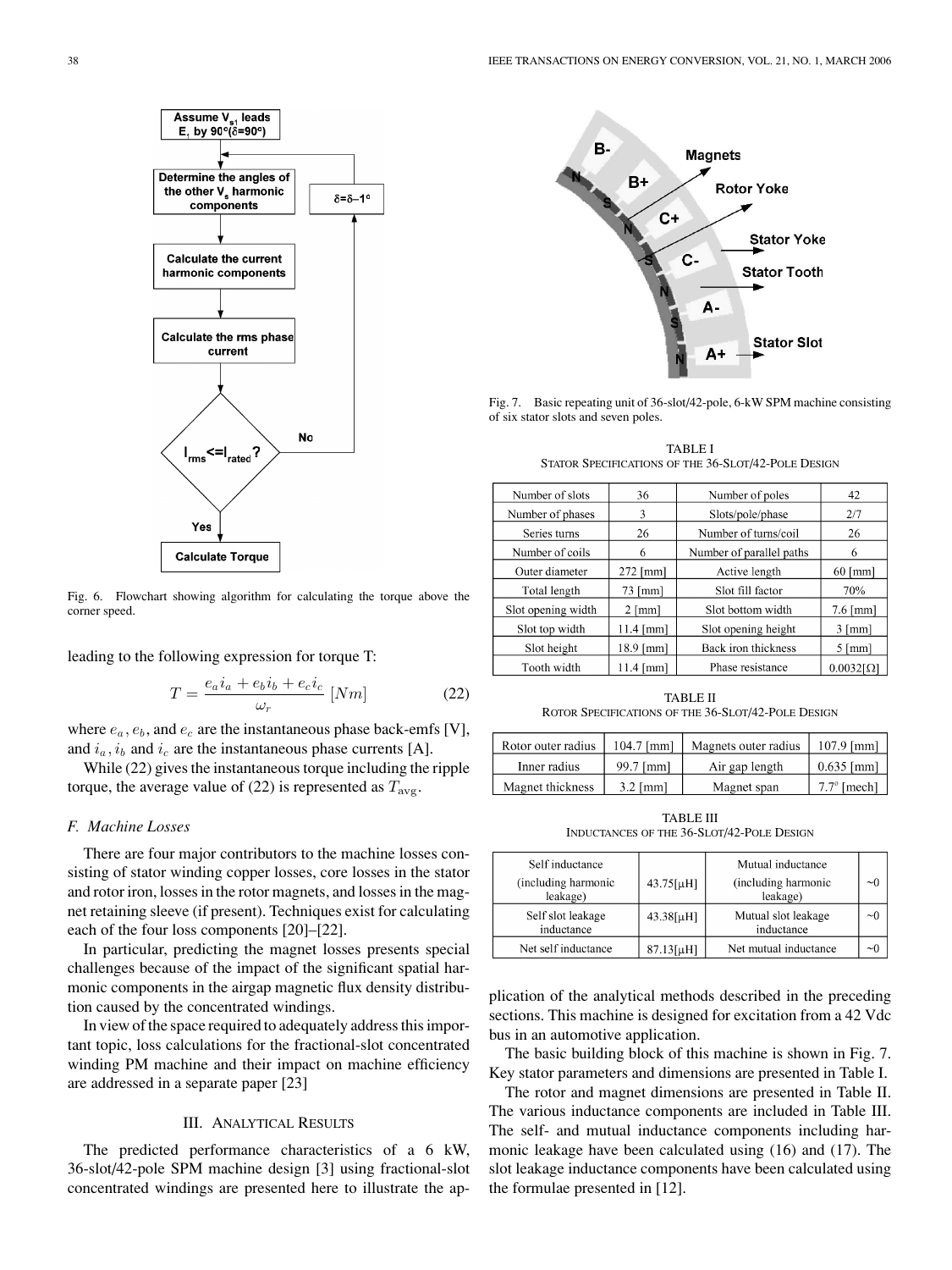| <b>TABLE IV</b>                                                |  |
|----------------------------------------------------------------|--|
| FIELD SPECIFICATIONS OF THE 36-SLOT/42-POLE SPM MACHINE DESIGN |  |

| Magnet remanence                                       | $0.9$ [Tesla]  | Magnet relative<br>permeability                  | 1.05                       |
|--------------------------------------------------------|----------------|--------------------------------------------------|----------------------------|
| RMS PM flux<br>linkage $\Psi_m$                        | 9.9[mWeber]    | RMS c/c current<br>$I_{ch} = \frac{\Psi_m}{L_d}$ | 113.25<br>[Amps]           |
| RMS rated current                                      | $110$ [Amps]   | Field-Weakening<br>index $I_{ch}/I_r$            | 1.03                       |
| Current density                                        | 3.8 $[A/mm^2]$ | Air gap shear stress                             | $2.24$ [psi]<br>15.4 [kPa] |
| (Note: All I and $\Psi$ variables are rms quantities). |                |                                                  |                            |

TABLE V BREAKDOWN OF MATERIAL MASS OF THE 36-SLOT/42-POLE SPM MACHINE DESIGN



Fig. 8. Predicted air gap flux density produced at the stator bore by the magnets assuming slotless machine.

The various magnetic field specifications as well as the machine current ratings are presented in Table IV. The magnets used are sintered Neodynium-Iron-Boron (NdFeB) magnets with a remanent flux density  $B_r$  of 0.9 T and a relative permeability  $\mu_r$  of 1.05. Table entries show that this design has a field-weakening index value very close to unity, indicating optimal flux-weakening as previously mentioned.

Table V presents the breakdown of the machine stator and rotor mass into its three major material components.

The predicted air gap magnetic field produced by the magnets over one pole-pair at the stator bore assuming a slotless machine is shown in Fig. 8. The calculated relative permeance function for one rotor position is shown in Fig. 9 and the resulting air gap field produced by the magnets taking the slotting effect into consideration is shown in Fig. 10.

Fig. 10 shows that the effect of the slots is significant at the stator bore. This slot effect gradually diminishes as one moves



Fig. 9. Predicted relative permeance function  $\lambda_{\text{ag}}$  at the stator bore.



Fig. 10. Predicted air gap flux density produced by the magnets at the stator bore taking slotting effect into consideration.

radially from the stator bore towards the rotor bore, manifesting itself as shallower dips in the air gap field.

One period of the calculated cogging torque is shown in Fig. 11. The peak-to-peak cogging torque is in the vicinity of 1 Nm, corresponding to approximately 1.56% of the machine rated torque. This low cogging torque amplitude is expected due to the high value of the least common multiple (LCM) of the number of poles and the number of slots (252 in this case) that determines the cogging torque frequency [24].

The three phase-to-neutral back-emf waveforms at 600 r/min are shown in Fig. 12. The back-emf harmonic spectrum shows [3] that only the fundamental and 3rd harmonic components are significant while the other higher-order harmonics are negligible. The line-to-line back-emf waveforms look very sinusoidal since the triplen harmonics cancel in the line-to-line voltages.

Fig. 13 shows the predicted torque waveforms resulting from rated sinusoidal current excitation in the constant-torque range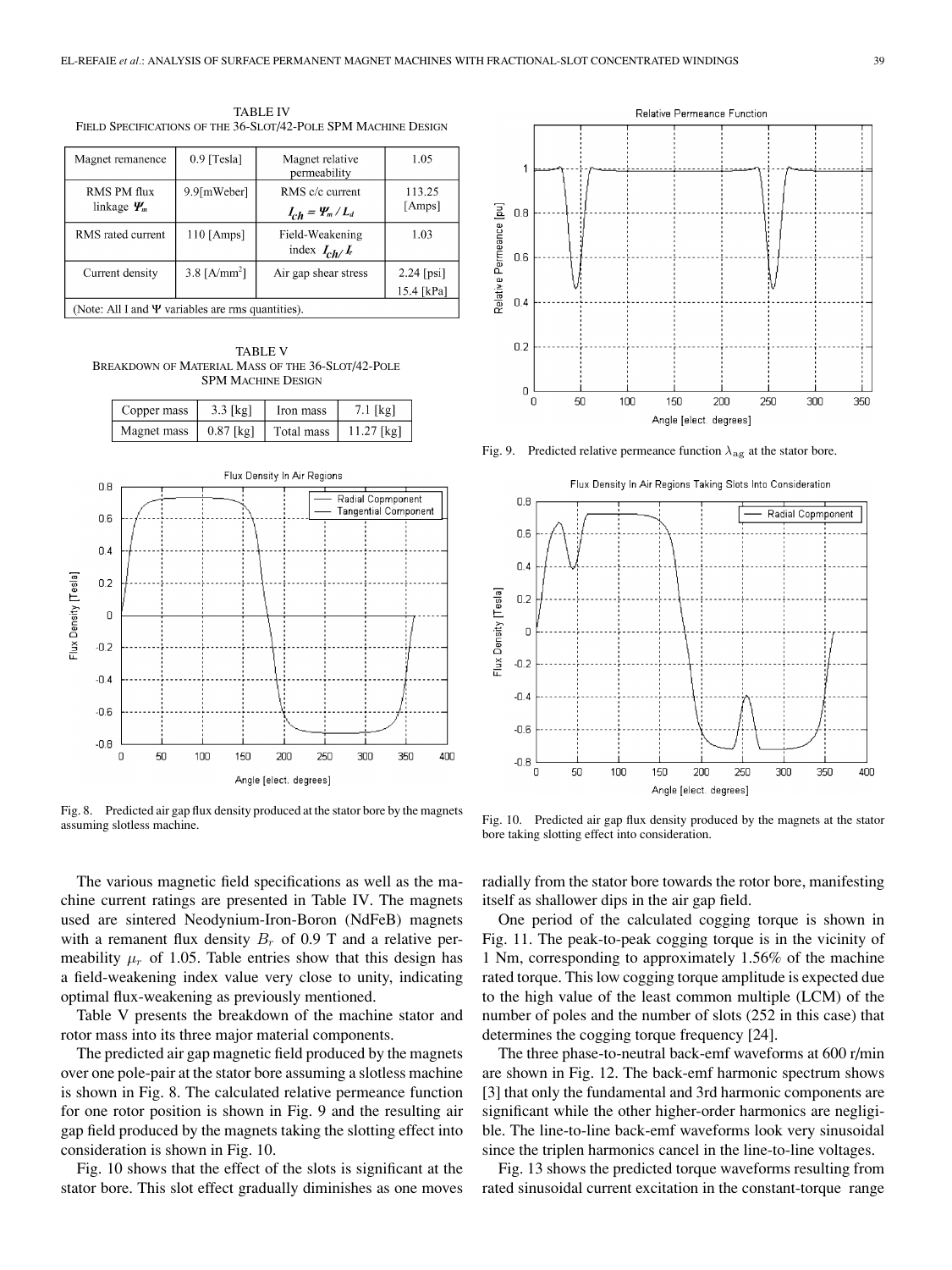

Fig. 11. Predicted cogging torque for the 36-slot/42-pole SPM machine, with a period of 1.43 mech deg. using both the analytical model and FEA.



Fig. 12. Predicted phase-to-neutral back-emf waveforms at 600 r/min.



Fig. 13. Predicted instantaneous phase torque and total torque waveforms using closed-form analysis and the predicted total torque using FEA with sinusoidal current excitation ( $I_{a\, {\rm rms}} = 110$  Arms) at 500 r/min.

below base speed at 500 r/min. In this regime, the stator current vector is entirely oriented along the  $q$ -axis (i.e., no flux weakening). The calculated torque contributed by each of the three individual phases is shown in Fig. 13 along with the total torque.

As in the case of the line-to-line back-emf waveforms, the triplen harmonics do not contribute to torque production with balanced three-phase sinusoidal current excitation (i.e., zero neutral current). With rated phase current, the predicted peakto-peak ripple torque is 5.2 Nm, corresponding to 7.75% of the



Fig. 14. Predicted phase current, back-emf, and contributed phase torque waveforms at 6000 r/min in six-step excitation mode.



Fig. 15. Predicted instantaneous phase torque and total torque waveforms using closed-form analysis with six-step voltage excitation at 6000 r/min and predicted total torque using FEA for sinusoidal excitation at  $(I_{a\, {\rm rms}} = 107$ Amps) and  $\gamma = 81.5^\circ$  at 6000 r/min.

average torque (67.1 Nm). It is possible to use programmed current profiling techniques to further reduce the ripple torque [25], [26].

Fig. 14 shows the predicted phase current, back-emf, and phase torque for operation at the maximum rotor speed of 6000 r/min. Since this speed is above the corner speed, the current regulator is saturated and the machine is excited by six-step voltage waveforms for this operating condition.

The phase current in Fig. 14 leads the back-emf waveform by a large angle approaching 90 elec deg, corresponding to deep flux weakening. That is, the majority of the stator current is oriented along the negative  $d$ -axis to counteract the magnet flux at this high speed, thereby reducing the terminal voltage.

The predicted torque waveforms for this operating point at 6000 r/min are provided in Fig. 15. Under these flux-weakening conditions, the average torque is much lower than the value for operation at 500 r/min in Fig. 13, an expected result for constantpower operation. The amplitude of the ripple torque is a larger percentage of the average torque at 6000 r/min compared to 500 r/min, but the rotor inertia acts as effective mechanical filter to minimize the resulting speed ripple at such high speed.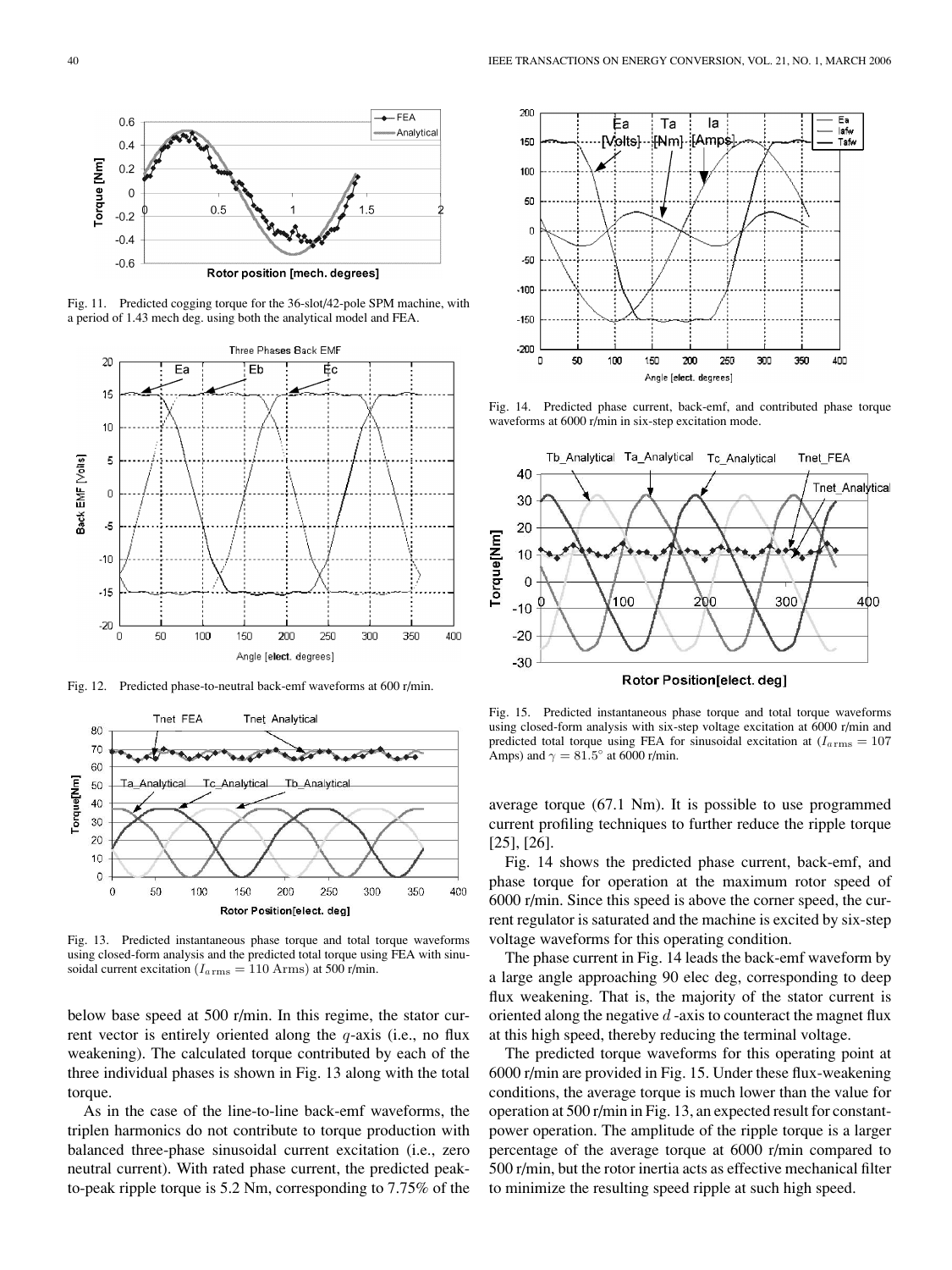

Fig. 16. Predicted power-vs-speed envelope for the 36-slot/42-pole SPM machine design.



Fig. 17. Predicted torque-vs-speed envelope for the 36-slot/42-pole SPM machine design.

It is interesting to note that the predicted phase current waveform at 6000 r/min is almost perfectly sinusoidal despite the presence of the six-step voltage harmonics. The inductive impedance of the machine serves to effectively filter these harmonics at high speed. In contrast to this harmonic filtering, the fundamental current component is maintained at its rated value by adjusting the torque angle between the supply voltage and the back-emf for flux-weakening operation.

Entries in Table I show that this machine satisfies the conditions for optimal flux weakening since the machine's characteristic current is almost the same as the rated current. In order to verify the optimal flux weakening of this machine, the analytical model was used to calculate the machine's predicted performance envelope from 0 to 6000 r/min. The predicted power vs. speed envelope of the machine is shown in Fig. 16, and the corresponding torque vs. speed envelope is shown in Fig. 17. These curves predict that the machine can meet its desired constantpower speed ratio value of 10.

## IV. FINITE ELEMENT ANALYSIS RESULTS

The analytical results presented in the previous section have been verified using FEA. Two FEA packages have been used: MagNet 2D by Infolytica and Maxwell 2D by Ansoft. Although magnetic saturation effects are generally not very significant in SPM machines, they are specifically included in this finite element analysis.

It is only necessary to analyze one pole or one pole-pair of a machine with integral-slot windings by taking advantage of the design symmetry. This approach saves considerable com-



Fig. 18. Comparison of predicted back-emf waveforms at 600 r/min using closed-form analysis and FEA.

putation time compared to modeling the whole machine. This simplification cannot be used when fractional-slot concentrated windings are used. For the 36-slots/42-pole machine design under consideration here, the basic repeating unit that must be simulated is six slots and seven poles, as shown in Fig. 7.

Current excitation has been used instead of voltage excitation to save FEA simulation time. A series of static solutions as well as transient solutions have been used to verify the results. Second-order elements have been used in order to improve accuracy, especially in the case of cogging torque calculations. The air gap has been divided into three layers, and 20 peripheral mesh elements per cogging period have been used in each layer.

The predicted back-emf waveforms at 600 r/min for both closed-form analysis and FEA are compared in Fig. 18, demonstrating very good agreement. (The predicted waveforms are nearly identical using MagNet or Maxwell 2D.) The difference between the fundamental rms magnet flux linkage predicted using closed-form analysis and FEA is only 0.47%. The magnet flux linkage predicted by the analytical calculations is 9.95 mWb rms, while the magnet flux linkage predicted by FEA is 9.90mWb rms.

The calculated phase winding inductance from the closedform analysis has also been verified using FEA (both MagNet and Maxwell 2D). The machine phase inductance (including slot leakage) predicted by the analytical calculations is 87.13  $\mu$ H, while the corresponding value predicted by FEA is 85  $\mu$ H. This difference of only 2.5% is quite reasonable, taking into consideration the difficulty of accurately predicting the slot leakage inductance.

Using FEA (MagNet 2D), the predicted total torque at 500 r/min with rated sinusoidal current (110 Arms) is shown in Fig. 13. The predicted total torque waveforms using closedform analysis and FEA match quite well. The predicted average torque for this waveform is 66.8 Nm using FEA compared to 67.1 Nm predicted by the closed-form analysis, a difference of 0.5%. The peak-to-peak torque ripple predicted by FEA is approx. 6.4 Nm (9.6% of the average torque), while the model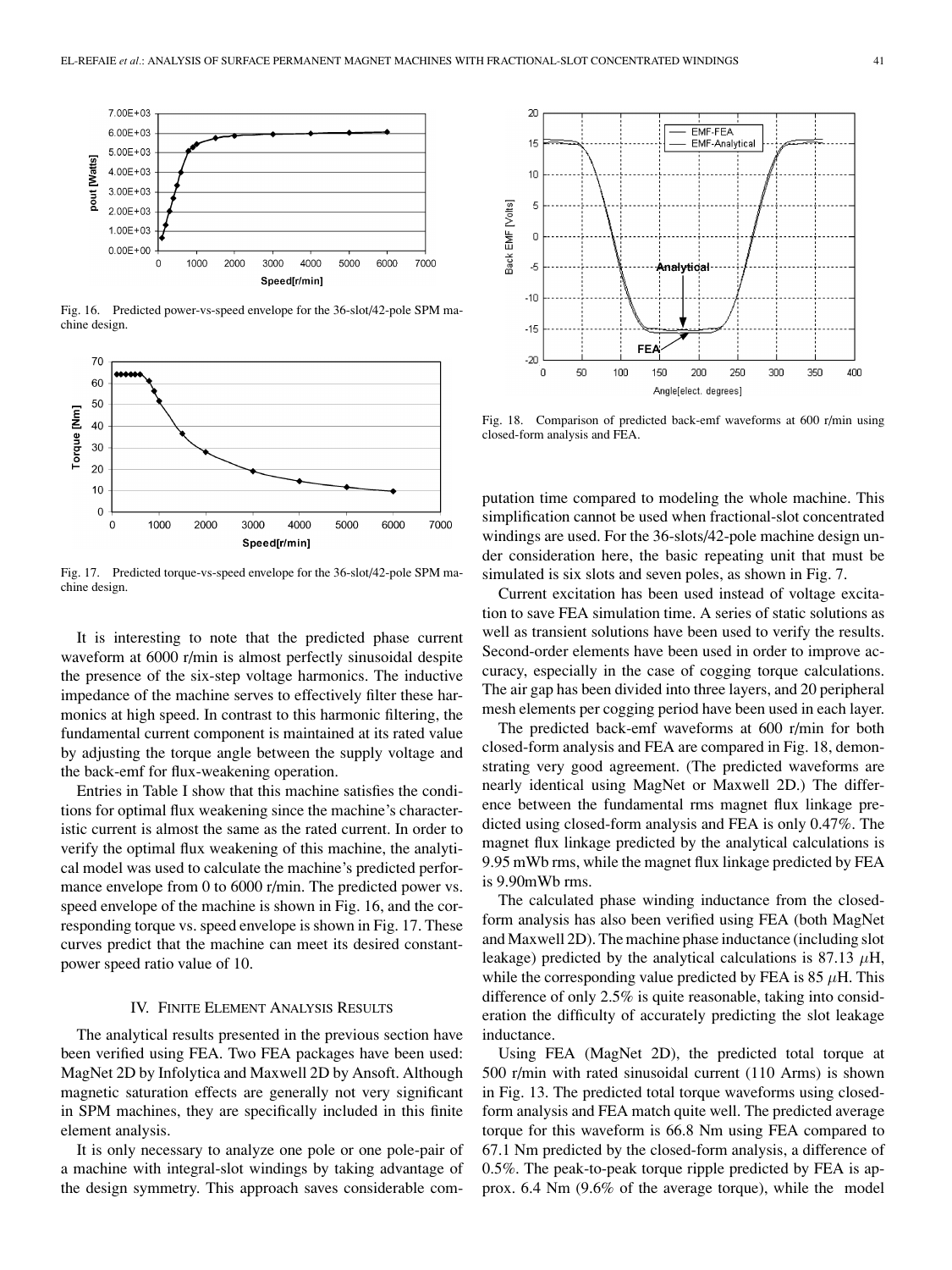predicts 5.2 Nm (7.75% of the average torque). These differences are quite modest, and both techniques predict that the machine will be capable of delivering 4 kW mechanical output power at 600 r/min as required by the specifications.

The FEA-predicted total torque waveform at 6000 r/min with 107 Amps rms and a current vector angle  $\gamma$  of 81.5° is shown in Fig. 15 (MagNet 2D). Here again, the match in the torque waveshapes for closed-form analysis and FEA is quite good. The average torque for this waveform is 11.34 Nm. The predicted average torque using closed-form analysis for this same operating condition is 10.3 Nm, a difference of 9%. The predicted torque ripple from the FEA results is approx. 5 Nm (44% of average torque) while the corresponding value using closedform analysis is approx. 2.9 Nm (29% of average torque). It should be noted that the FEA results are based on sinusoidal current excitation and do not account for the current harmonics that result from six-step voltage excitation.

Both analysis techniques predict that the machine will be capable of producing at least 6 kW output power at 6000 r/min, meeting the requirement for a wide constant-power speed range.

One period of the predicted cogging torque waveform using FEA (MagNet 2D) is included in Fig. 11. Estimating the cogging torque for this machine design using FEA is a very challenging computational task. As described earlier, the cogging torque has a very high spatial frequency with a period of only 1.43 mech. degrees. Smooth, accurate prediction of the cogging torque requires a high number of mesh elements within this very small angle along the air gap, causing the computational time to become excessive. As a result, the cogging torque waveform predicted using FEA is not very smooth. Nevertheless, the agreement between the predicted amplitudes of the cogging torque using the two analytical techniques is quite good, with both predicting peak-to-peak amplitudes of approx. 1 Nm.

#### V. CONCLUSION

A closed-form analytical model has been presented that can analyze surface PM machines designed with fractional-slot concentrated windings. The model is capable of analyzing the machine below base speed (constant-torque region) and above it (flux-weakening region). Special features of the fractional-slot concentrated windings are taken into account, including stator slot effects. The technique is sufficiently general to handle a wide range of concentrated winding configurations, providing a fast and reliable method to analyze and compare candidate machine designs.

In addition to predicting the machine parameters and backemf waveforms, this analytical technique is also capable of evaluating the average torque, ripple torque, and the cogging torque. Extensions of this model not presented in this paper have also been developed to predict the machine losses and efficiency [23].

Results of applying this technique to a 6 kW 36-slot/42-pole SPM machine have been presented, demonstrating that attractive performance features can be achieved with such machines including wide speed ranges of constant-power operation. Results of the closed-form analysis have been verified using finite

element analysis, exhibiting good agreement for key machine parameters and performance metrics.

#### ACKNOWLEDGMENT

The authors acknowledge the Wisconsin Electric Machines and Power Electronics Consortium (WEMPEC) for use of its facilities.

#### **REFERENCES**

- [1] W. Soong and T. J. E. Miller, "Field weakening performance of brushless synchronous AC motor drives," in *Proc. IEE-Electric Power Applications*, vol. 141, no. 6, Nov. 1994, pp. 331–340.
- [2] R. F. Schiferl and T. A. Lipo, "Power capability of salient pole permanent magnet synchronous motor in variable speed drive applications," *IEEE Trans. Ind. Appl.*, vol. 26, pp. 115–123, Jan.–Feb. 1990.
- [3] A. M. EL-Refaie and T. M. Jahns, "Optimal flux weakening in surface PM machines using concentrated windings," *IEEE Trans. Ind. Appl.*, vol. 41, no. 3, pp. 790–800, May/Jun. 2005.
- [4] R. H. Park, "Two-reaction theory of synchronous machines generalized method of analysis—Part I," *Trans. AIEE*, pp. 716–730, Jul. 1929.
- [5] J. Cros and P. Viarouge, "Synthesis of high performance PM motors with concentrated windings," *IEEE Trans. Energy Conv.*, vol. 17, no. 2, pp. 248–253, Jun. 2002.
- [6] F. Magnussen and C. Sadarangani, "Winding factors and joule losses of permanent magnet machines with concentrated windings," in *Proc. 2003 IEEE Intl Elec. Machines & Drives Conf. (IEMDC'03)*, vol. 1, Madison, WI, Jun. 2003, pp. 333–339.
- [7] J. Cros, J. R. Figueroa, and P. Viarouge, "BLDC motors with surface mounted PM rotor for wide constant power operation," in *Rec. 2003 IEEE Industry Applications Society Annual Meeting*, vol. 3, Salt Lake City, UT, Oct. 2003, pp. 1933–1940.
- [8] F. Magnussen, P. Thelin, and C. Sadarangani, "Performance evaluation of permanent magnet synchronous machines with concentrated and distributed windings including the effect of field weakening," in *Proc. 2nd IEE Int. Conf. Power Electronics, Machines and Drives (PEMD 2004)*, vol. 2, Edinburgh, U.K., Mar./Apr. 2004, pp. 679–685.
- [9] Z. Q. Zhu "Electromagnetic Performance of Brushless Permanent Magnet DC motors, with Particular Reference to Noise and Vibration," Ph.D. dissertation, Univ. Sheffield, Sheffield, U.K., 1991.
- [10] Z. Q. Zhu, D. Howe, and C. C. Chan, "Improved analytical model for predicting the magnetic field distribution in brushless permanent-magnet machines," *IEEE Trans. Magn.*, vol. 38, no. 1, pp. 229–238, Jan. 2002.
- [11] Z. Q. Zhu, D. Howe, E. Bolte, and B. Ackermann, "Instantaneous magnetic field distribution in brushless permanent magnet dc motors, part III: Effect of stator slotting," *IEEE Trans. Magn.*, vol. 29, no. 1, pp. 143–151, Jan. 1993.
- [12] T. A. Lipo, *Introduction to AC Machine Design.* Wisconsin Power Electronics Research Center, Univ. Wisconsin, Madison, 1996.
- [13] S. Hwang, J. Eom, Y. Jung, D. Lee, and B. Kang, "Various design techniques to reduce cogging torque by controlling energy variation in permanent magnet motors," *IEEE Trans. Magn.*, vol. 37, no. 4, pp. 2806–2809, Jul. 2001.
- [14] Z. Q. Zhu, D. Howe, E. Bolte, and B. Ackermann, "Instantaneous magnetic field distribution in brushless permanent magnet dc motors, part IV: Magnetic field on load," *IEEE Trans. Magn.*, vol. 29, no. 1, pp. 152–158, Jan. 1993.
- [15] M. M. Liwschitz, "Distribution factors and pitch factors of the harmonics of a fractional-slot winding," *AIEE Trans.*, vol. 62, pp. 664–666, Oct. 1943.
- [16] D. W. Novotny and T. A. Lipo, *Vector Control and Dynamics of AC Drives.* Oxford, U.K.: Calderon, 1998.
- [17] Z. Q. Zhu, D. Howe, and T. S. Birch, "Calculation of winding inductances of brushless motors with surface-mounted permanent magnets," in *Proc. Int. Conf. Electrical Machines (ICEM)*, Paris, France, 1994, pp. 327–332.
- [18] Z. Q. Zhu and D. Howe, "Winding inductances of brushless machines with surface-mounted magnets," in *Proc. Int. Elect. Machines and Drives Conf. (IEMDC)*, May 1997, pp. WB2/2.1–WB2/2.3.
- [19] Z. Q. Zhu, D. Howe, and J. K. Mitchell, "Magnetic field analysis and inductances of brushless dc machines with surface-mounted magnets and non-overlapping stator windings," *IEEE Trans. Magn.*, vol. 31, no. 3, pp. 2115–2118, May 1995.